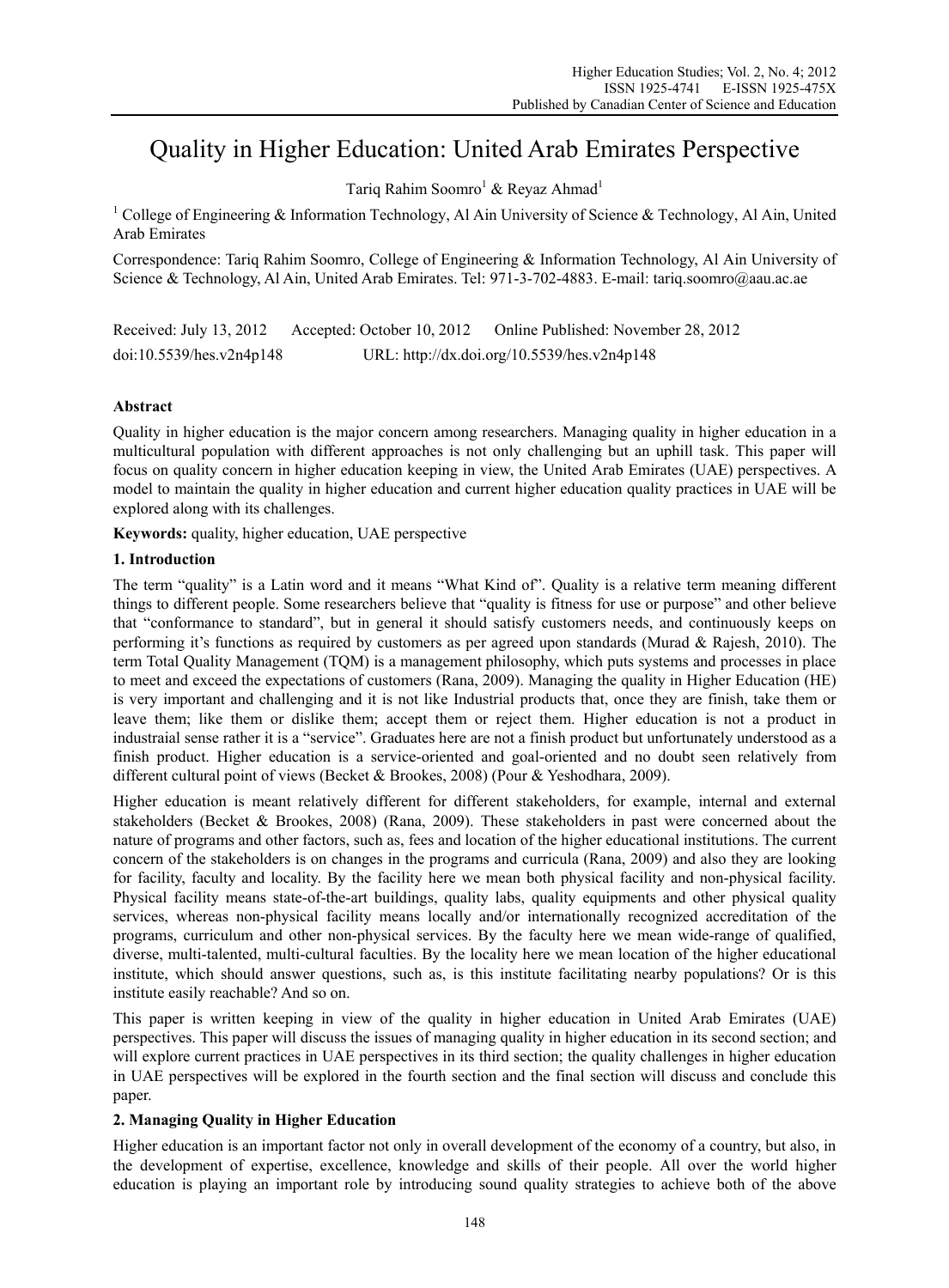mentioned goals. Higher education is a kind of system, which produces future leaders of the countries by properly managing its Institutions. In the past – researchers meant that quality in higher education can be (and is) understood and considered in a number of different ways and there is no worldwide agreement on how to deal with quality in higher education. A variety of quality management models have been introduced in different higher education Institutions, in all of these models all researchers are agreed that managing quality in higher education is a challenging task and, there are two main reasons for that. Firstly – quality has different meaning for different people in different cultures as a result of which it is not only difficult in defining the quality, but measuring and managing quality is rather more difficult. Secondly – it is more difficult because of complicated nature of the educational product.

Educational system is a collection of several interdependent sub-systems that interact with each other to accomplish the goals of the systems. This system, as a whole, like other systems also comprises of- Input  $\rightarrow$ Process  $\rightarrow$  Output (Arjomandi *et al.*, 2009) (Chua, 2004). By the input we mean human (prospect students), physical resources and non-physical resources (entry requirement for students, selection process etc.) including financial resources. By the process we mean teaching – according to quality norms; learning – according to defined learning outcomes, which may be different in different cultures; research – according to capabilities of the higher education institutes; administration – according to the culture; and knowledge transformation – again according to quality norms, capability of the institution and culture. No doubt, here teaching is at the Centre of all these systems and all institutes and cultures are on agreement with it. Finally by the output we mean tangible and intangible and/or some value added output, for example, examination results, employment, earning and satisfaction etc. All researchers are again agreed here that there is no product produced at the end as an output as it is produced in other Industrial processes. Researchers also argue that quality in higher education is divided into five possible dimensions as bellow (Becket & Brookes, 2008) (Murad & Rajesh, 2010):

- Quality as exceptional (e.g. higher standards)
- Quality as consistency (e.g. zero defects)
- Quality as fitness for purpose (e.g. fitting customer specifications)
- Quality as value for money (e.g. efficiency and effectiveness), and
- Quality as transformative (e.g. ongoing process to take action and enhancement of customer satisfaction, which include empowerment)

According to researchers quality management in higher education can be dealt in several ways; such as through traditional way; problem-solving way; and by using total quality management way. In TQM model trainees can be treated as teachers (faculty members). These faculty members can further be treated as operational and middle level administrators. On the other hand the Dean and/or President and/or Vice Chancellors and/or Rectors can be treated as top level administrators. The role of faculty members (teachers) is to educate the customers as facilitators; the middle level faculty members are the administrators, for example, Chairpersons and/or Head of Department are supposed to formalized plans for facilitators; the top level management on the other hand is supposed to produce long term planning (Rana, 2009).

Other researchers believe that human resource plays an important role in quality management, especially in higher education. Quality control mechanism, education policy makers, top level administrators, middle level administrators and operational level administrators (teachers) also play an important role in managing quality in higher education (Afzal *et al.*, 2010). According to (Jabbarifar T., 2009) culture also plays an important role in managing quality in higher education as faculty members are willing to contribute to their best, but there are some unavoidable circumstances that prevent them to do so.

#### **3. Current Practices in UAE**

United Arab Emirates (UAE) came into existence in 1971 as a result of the unification of seven self-governing sheikh-ruled emirates: Abu Dhabi; Ajman; Dubai; Fujairah; Ras al-Khaimah; Sharjah; and Umm Al-Qaiwain. This Middle Eastern country is situated in south east of the Arabian Peninsula in Southwest Asia on the Persian Gulf. Although 90% of UAE is desert land, it is an oil rich country. Peoples from different nationalities e.g. Indian, Pakistanis, Arabs, Chinese, Bangladeshis, and European etc. are living in United Arab Emirates along with Emirates (Soomro and Asfandyar, 2010). Improving and maintaining quality in Higher Education is the main focus of all private and Government Universities in UAE. In UAE there are basically two types of accredited Universities, one accredited by Ministry of Higher Education & Scientific Research, under the umbrella of Commission for Academic Accreditation (CAA – www.caa.ae) and other types of Universities are actually foreign Universities (accredited in their own countries) located in free zoon areas of Dubai Emirate,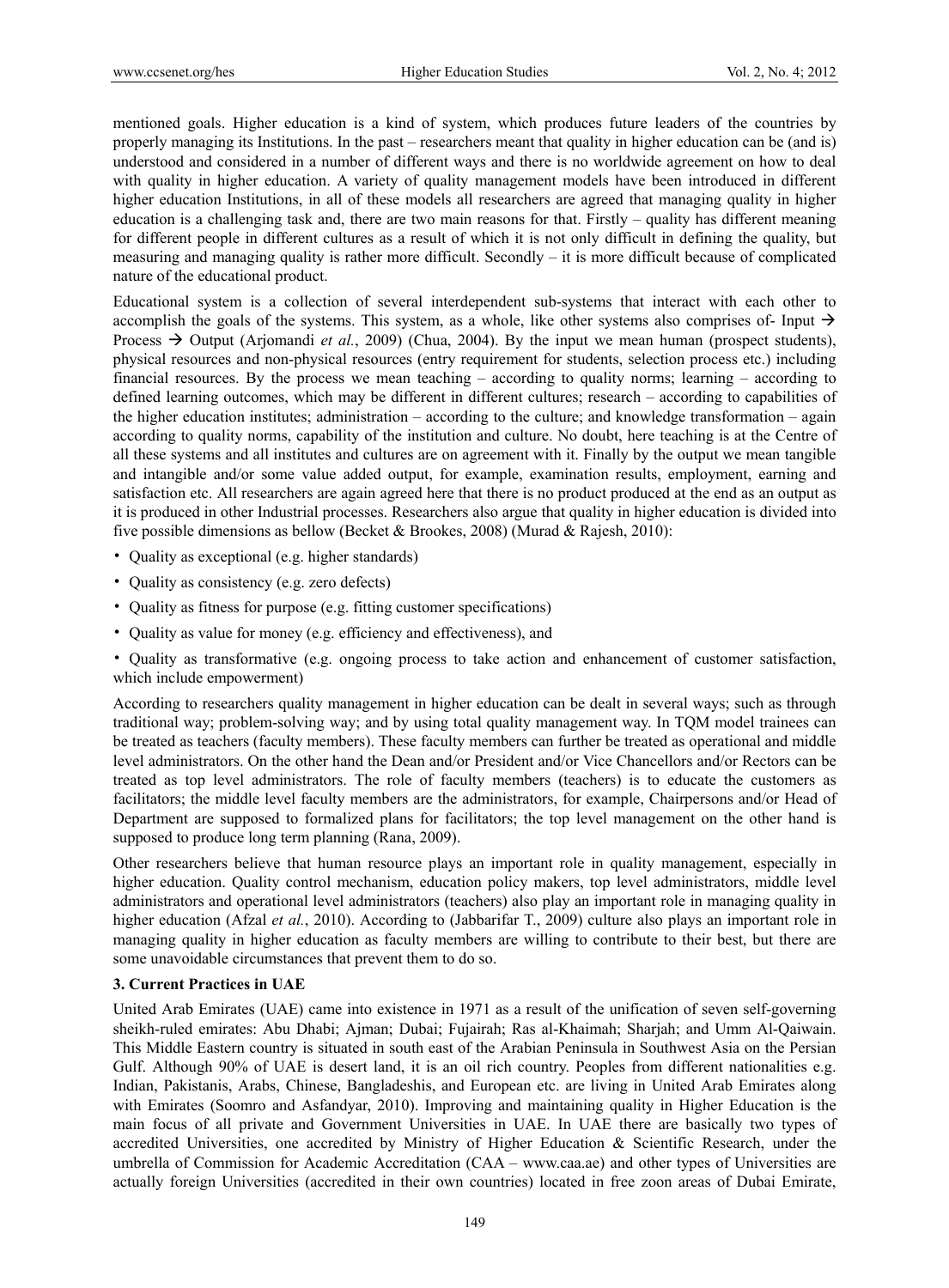under the umbrella of Knowledge & Human Development Authority (KHDA – www.khda.gov.ae).

Universities under KHDA's supervision are called free-zone Universities, which are branch campuses of the International Universities; their academic systems are the same as their main campuses (e.g. American; British; Indian & Pakistani etc.) in their own countries. The KHDA is providing academic authorization and supporting quality assurance to all those free zone Universities. The KHDA has established the University Quality Assurance International Board (UQAIB), which is a full member of the International Network for Quality Assurance Agencies in Higher Education (INQAAHE) to assure the quality of these branch campuses Universities in free zone. UQAIB's role is to use a validation model to make sure that academic programs delivered in these free-zone Universities (in Dubai) are the same accredited programs that are taught at their own countries (KHDA, 2012). CAA, on the other hand, is established to promote educational excellence across and among higher educational institutes in UAE. It is a Federal Government Level quality assurance agency. Its goal includes ensuring quality and academic standards; diversifying services; ensuring an effective operation; and international profile (CAA, 2012). It is the only agency in UAE, which provide licensure to higher education Institutes. In Abu Dhabi Emirate, there is additional agency, other than CAA, called Abu Dhabi Education Council (ADEC – www.adec.ac.ae). The role of ADEC is to raise the quality of education (including higher education), in Abu Dhabi Emirate, to the highest international level of standards. ADEC oversees, regulates and drives development initiatives in all education sectors, including higher education (ADEC, 2012). All these agencies mentioned above are only to facilitate higher education Institutions and ensure that all Institutes in UAE follow the higher education stated standards in terms of quality.

Higher education Institutes in UAE are exercising mainly three functions, namely "teaching"; "research"; and "community services" and the role of above mentioned agencies is to monitor these Institute's performances in these three types of functions. Teaching here is the core of all types of education and serving to transfer knowledge and skills from teacher to students. Research here is to explore new knowledge and skills in respective fields of the faculty members and community service here implies using the respective expertise to develop applications of newly acquired knowledge and using their respective expertise to help, guide and interact with the society to address the societies untouched issues (Murad & Rajesh, 2010). Teaching and research here serve society indirectly whereas community service serves society directly and the main focus of all higher educational Institutes is to do all these in accordance with the qualities as agreed upon.

#### **4. Quality Challenges in Higher Education**

Higher education Institutes, especially in developing countries are struggling to meet growing challenges of quality assurance. According to the UNESCO's World Conference on Higher Education (WCHE), which was held in 2009 in Paris, there are eight new challenges in higher education and they are as following (Commonwealth of Learning, 2011):

- Rising demand and mystification
- Diversification of providers and methods
- Private provisions
- Distance education
- Cross-border higher education
- Quality assurance
- Teacher education
- Academic profession

According to (Bunoti S., 2011) challenges in higher education influenced by several factors including, economic factors, political factors, quality of students & faculty, administrative factors and academic factors etc. According to (Al-Atiqi and Deshpande, 2009) higher education institutes are facing challenges in several fronts, for example, low rate graduations, apprehension among students, rising questions of relevance of college education for public good, etc.

In UAE all Universities under the umbrella of CAA are applying the following overlapping mapping to achieve highest quality of standards for teaching, as shown in figure 1. Figure 1 shows (from bottom to top) that course level goals and objectives (outcomes) can be achieved in class, which are mapped with the program level goals and objective and program level goals and objectives are mapped with college or departmental level goals and objectives and college or departmental level goals and objectives are mapped with University or Institute level goals and objectives. The role of CAA / ADEC / KHDA is to ensure that these mapping are properly adopted and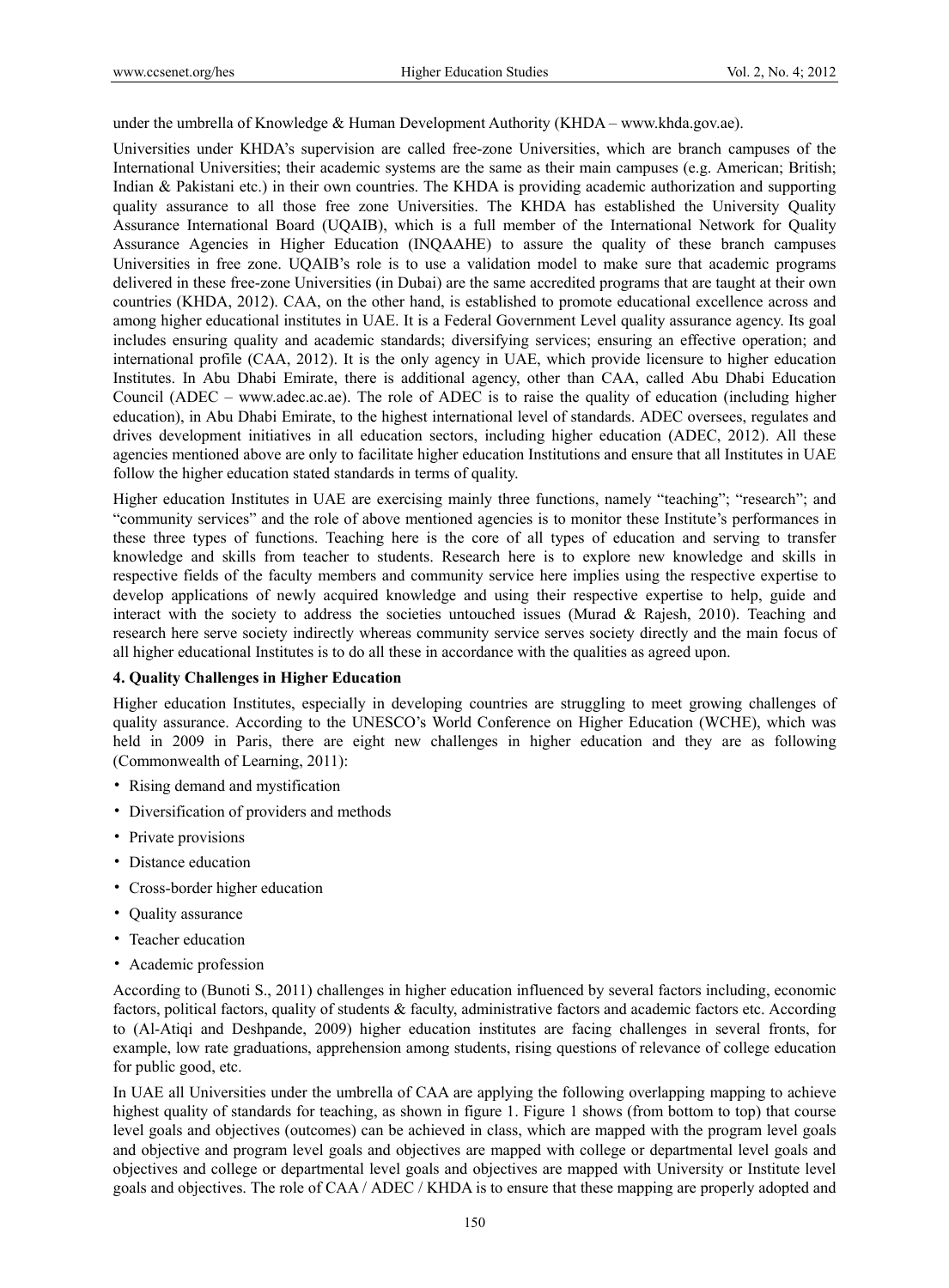implemented as per the highest standards of quality or not. These agencies are cooperating and facilitating higher educational Institutes in UAE to achieve these goals.



Figure 1. Overlapping Mapping

So far as research and community services are concerned, these agencies are monitoring the higher educational institutes according to the mission and vision of that particular individual higher educational Institute. There are lots of challenges in these areas, which need properly to be considered and earnestly addressed. Since there is no "hard and fast", guideline for research and community services; that's why research in UAE's higher educational Institutes are of diverse nature as compared to the other countries. It is also the case that not all Institutes in UAE are offering Master and/or Ph.D. level programs. Non-availability of funds from external sources is also an issue. Most of the higher education Institutes in UAE are promoting research according to their own available resources and funds. Only few agencies such as, "National Research Foundation" and "Emirates Foundation" are providing funds to the higher educational Institutes in UAE, which is not enough for all the Institutes in UAE, especially private Institutes. In the absence of external funds most of the higher educational Institutes have to rely on their own generated funds, which do not suffice the requirement of all the researchers' in these Institutes, as a result of which the quality and quantity of the research, that are produced, is not appreciable. Community services or community engagement is also defined and practiced differently by different Institutes. Some Institutes are considering within campus activities as community services other are not.

#### **5. Discussion & Conclusion**

Quality in higher education is the main concern of researchers of all countries since years. Different models had been developed mostly based on TQM. Several countries for example, US, UK, Japan, China, India and Pakistan etc. successfully implemented the philosophy of TQM. Different people from different cultural point of view, see the quality in higher education with different canvas. This paper has presented the quality issues in higher education Institutions in UAE perspectives. Issues related to managing and maintaining the quality in higher education was explored. Role of quality controlling agencies in UAE was briefly discussed. Challenges in higher education in general and challenges in higher education in UAE in particular were discussed as challenges in teaching, in research and in community services.

#### **References**

ADEC. (2012). *About ADEC*. Retrieved from http://www.adec.ac.ae/English/Pages/AboutADEC.aspx

- Afzal, W., Akram, A., Akram, M. S., & Ijaz, A. (2010). *On Students' Perspective of Quality in Higher Education*. Paper presented at 3rd International Conference on Assessing Quality in Higher Education, 6th – 8th December 2010, Lahore, Pakistan. Retrieved from http://www.icaqhe2010.org/Papers%20published%20in%203rd%20ICAQHE%202010/28-Dr%20Waheed% 20Afzal.pdf
- Al-Atiqi, I. M., & Deshpande, P. B. (2009). *Transforming Higher Education with Six Sigma*. Paper presented at International network of Quality Assessment Agencies in Higher Education, Biannual Conference in Abu